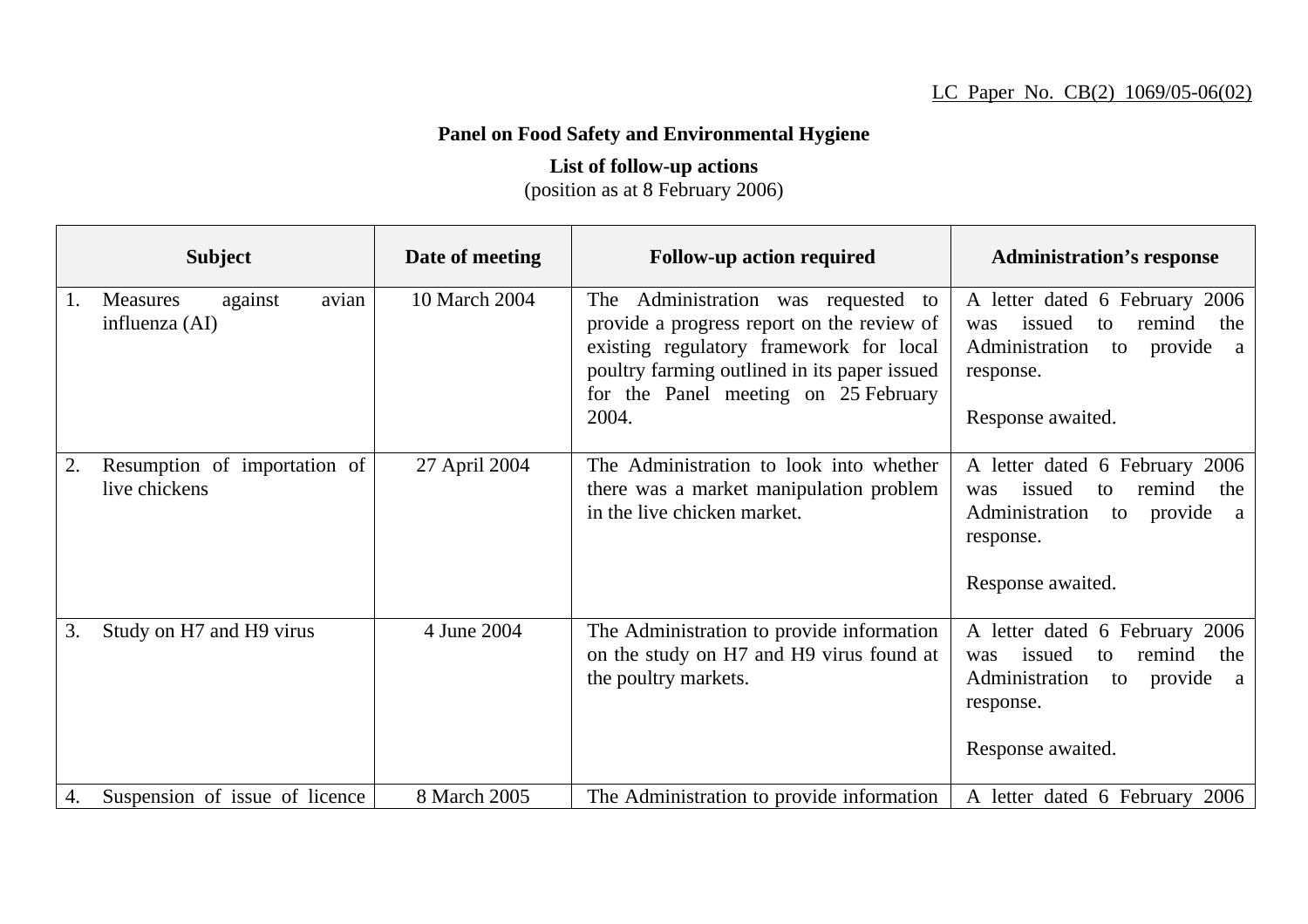| <b>Subject</b>                                                     | Date of meeting | <b>Follow-up action required</b>                                                                                                                     | <b>Administration's response</b>                                                                                            |
|--------------------------------------------------------------------|-----------------|------------------------------------------------------------------------------------------------------------------------------------------------------|-----------------------------------------------------------------------------------------------------------------------------|
| premises<br>food<br>operating<br>to<br>without licence             |                 | on time taken on those cases FEHD had<br>successfully applied for closure orders<br>from the court on unlicensed food<br>premises.                   | issued<br>remind<br>to<br>the<br>was<br>Administration<br>provide<br>to<br>a<br>response.<br>Response awaited.              |
| "Closed season" for fishing<br>5.                                  | 8 March 2005    | The Administration to seek clarification<br>from the Mainland whether the Mainland<br>had intention to<br>abolish the "closed"<br>season" policy.    | A letter dated 6 February 2006<br>remind<br>issued<br>the<br>was<br>to<br>Administration<br>provide<br>to<br>a<br>response. |
|                                                                    | 26 April 2005   | The Administration to provide information<br>on the review findings of the effectiveness<br>of implementing closed season policy in<br>the Mainland. | Response awaited.                                                                                                           |
| Establishment of framework to<br>6.<br>regulate fishing activities | 26 April 2005   | The Administration to provide information<br>the overseas countries which had<br>$\Omega$<br>prohibited demersal trawling activities.                | A letter dated 6 February 2006<br>remind<br>issued<br>the<br>was<br>to<br>provide<br>Administration<br>to<br>a<br>response. |
|                                                                    |                 |                                                                                                                                                      | Response awaited.                                                                                                           |
| regulation<br>of<br>Supply<br>7.<br>and                            | 8 November 2005 | The Administration to provide information                                                                                                            | A letter dated 6 February 2006                                                                                              |